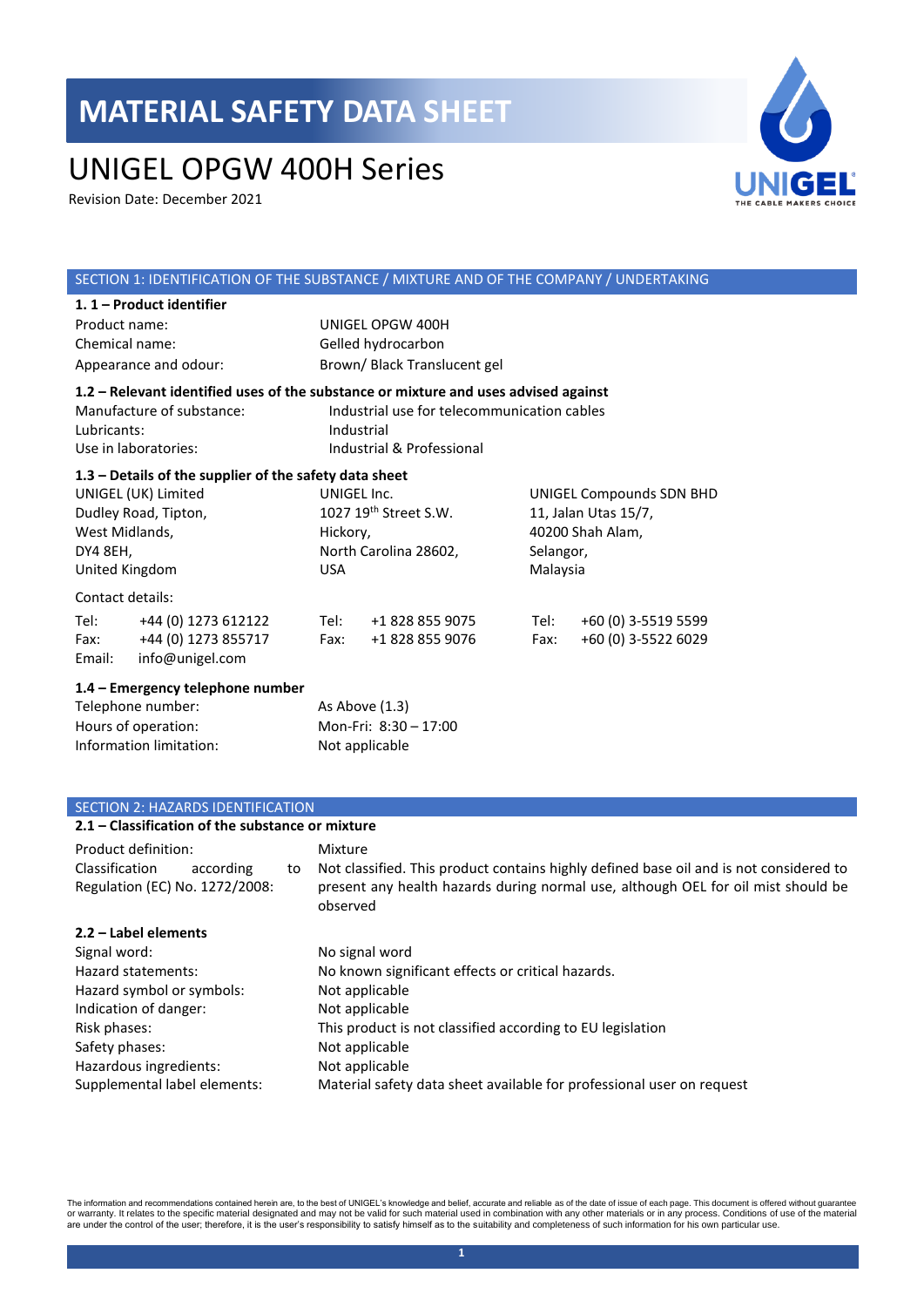### UNIGEL OPGW 400H Series

Revision Date: December 2021

### **2.3 – Other hazards**

Other hazards which do not result in classification:

 $S$ EION 4: FIRST AID MEASURE

Prolonged or repeated skin contact sometimes may cause irritations and dermatitis. When the product is used to high temperature, direct contact of the skin and eyes with hot product may cause thermal burns.

In case of accidents involving pressurised circuits and the like, any substance may be accidentally injected under the skin, even without external damage. In this case, the victim should be brought to an hospital as soon as possible, to get specialised medical treatment.

The product is not readily biodegradable. In the case of large accidental spills, it is a potential source of soil, watercourse and groundwater pollution.

| SECTION 3: COMPOSITION/INFORMATION ON INGREDIENTS      |             |            |           |
|--------------------------------------------------------|-------------|------------|-----------|
| Chemical / Common Name                                 | CAS No:     | EINECS No: | Wt $\%$ : |
| Distillates (petroleum), hydrotreated heavy paraffinic | 64742-54-7* | 265-157-1* | 85-95     |
| Thermoplastic Elastomer                                | 68648-89-5  |            | $5 - 15$  |

\*This material satisfies note L of the CLP classification and can be shown to contain less than 3% DMSO extract as measured by IP346. Therefore, it is not classified as carcinogenic.

| <b>JEUTIUN 4. FINJT AID IVIEAJUNEJ</b>                            |                                                                                                                                                                                                                                                                                                                                     |
|-------------------------------------------------------------------|-------------------------------------------------------------------------------------------------------------------------------------------------------------------------------------------------------------------------------------------------------------------------------------------------------------------------------------|
| 4.1 - Description of first aid measures                           |                                                                                                                                                                                                                                                                                                                                     |
| Eyes:                                                             | Check for and remove any contact lenses. Immediately flush eyes with plenty of water<br>for at least 15 minutes, occasionally lifting the upper and lower eyelids. Get medical<br>attention immediately.                                                                                                                            |
| Skin:                                                             | In case of contact, immediately flush skin with plenty of water while removing<br>contaminated clothing and shoes. Wash skin thoroughly with soap and water or use<br>recognized skin cleanser. Wash clothing before reuse. Clean shoes thoroughly before<br>reuse. Get medical attention if large amount of exposure has occurred. |
| Inhalation:                                                       | Move exposed person to fresh air. If not breathing or if breathing is irregular or if<br>respiratory arrest occurs, provide artificial respiration or oxygen by trained personnel.<br>Loosen tight clothing such as a collar, tie, belt or waistband. Get medical attention<br>immediately.                                         |
| Ingestion:                                                        | Wash out mouth with water. Do not induce vomiting unless directed to do so by<br>medical personnel. Never give anything by mouth to an unconscious person. Get<br>medical attention immediately.                                                                                                                                    |
| Protection of first-aiders:                                       | No action shall be taken involving any personal risk or without suitable training.                                                                                                                                                                                                                                                  |
| 4.2 - Most important symptoms and effects, both acute and delayed |                                                                                                                                                                                                                                                                                                                                     |
| Potential acute health effects:                                   | No known significant effects or critical hazards                                                                                                                                                                                                                                                                                    |
| Over-exposure signs/symptoms:                                     | Repeated skin exposure can produce local skin destruction or dermatitis.                                                                                                                                                                                                                                                            |
|                                                                   | 4.3 - Indication of any immediate medical attention and special treatment needed                                                                                                                                                                                                                                                    |
| Notes to physician:                                               | Treat symptomatically. Contact poison treatment specialist immediately if large<br>quantities have been ingested or inhaled.                                                                                                                                                                                                        |
| Specific treatments:                                              | No specific treatment.                                                                                                                                                                                                                                                                                                              |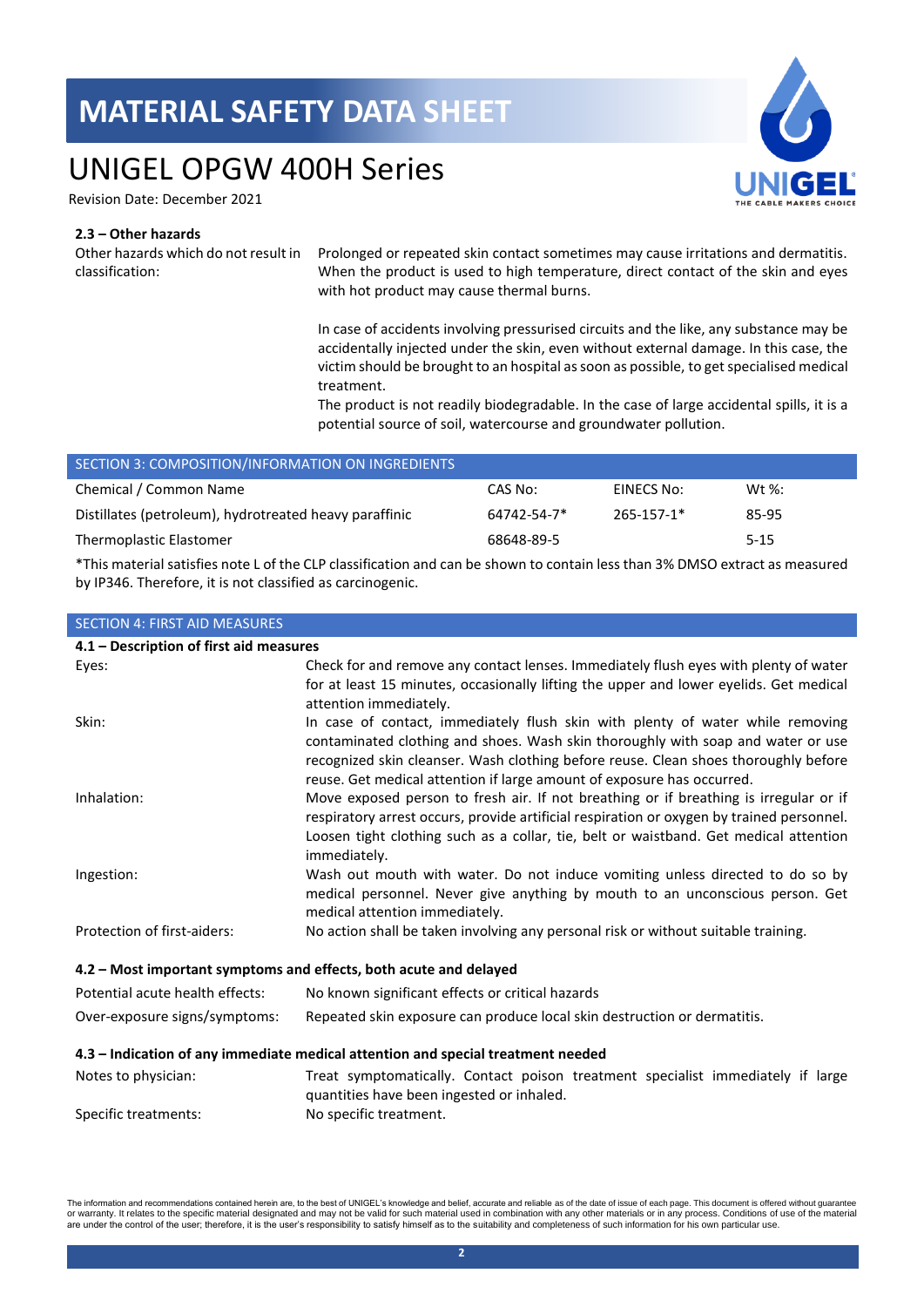### UNIGEL OPGW 400H Series

Revision Date: December 2021

### SECTION 5: FIRE FIGHTING MEASURES **5.1 – Extinguishing media**  Suitable extinguishing media: Use an extinguishing agent suitable for the surrounding fire Foam (Specifically trained personnel only) Water fog (Specifically trained personnel only) Dry chemical powder Carbon dioxide Other inert gases (Subject to regulations) Sand or earth Unsuitable extinguishing media: Do not use direct water jets on the burning product; they could cause splattering and spread the fire. Simultaneous use of foam and water on the same surface is to be avoided as water destroys the foam. **5.2 – Special hazards arising from the substance or mixture** Hazards from the substance or mixture: In a fire or if heated, a pressure increase will occur and the container may burst. Hazardous combustion products: Carbon oxides (CO, CO2), nitrogen oxides (NOx), sulphur oxides (SOx), smoke and irritating vapours as products of incomplete combustion. **5.3 – Advice for fire fighters** Special precautions for fire-fighters: Promptly isolate the scene by removing all persons from the facility of the incident if there is a fire. No action shall be taken involving any personal risk or without suitable training. Special protective equipment for firefighters: Fire fighters should wear appropriate protective equipment and self-contained breathing apparatus (SCBA) with a full face-piece operated in positive pressure mode. Clothing for fire fighters (including helmets, protective boots and gloves) conforming to the European standard EN 469 will provide a basic level of protection for chemical incidents. Additional information: Do not pressurise, cut, weld, braze, solder, drill, grind or expose containers to heat or sources of ignition.

| <b>SECTION 6: ACCIDENTAL RELEASE MEASURE</b>                                                           |                                                                                                                                                                                                                                                                                  |  |
|--------------------------------------------------------------------------------------------------------|----------------------------------------------------------------------------------------------------------------------------------------------------------------------------------------------------------------------------------------------------------------------------------|--|
| 6.1 - Personal precautions, protective equipment and emergency procedures                              |                                                                                                                                                                                                                                                                                  |  |
| For non-emergency personnel:                                                                           | No action shall be taken involving any personal risk or without suitable training.<br>Evacuate surrounding areas. Keep unnecessary and unprotected personnel from<br>entering. Do not touch or walk through spilt material. Put on appropriate<br>personal protective equipment. |  |
| For emergency responders:                                                                              | If specialised clothing is required to deal with the spillage, take note of any<br>information in SECTION 8 on suitable and unsuitable materials.                                                                                                                                |  |
| 6.2 – Environmental precaution<br>Accidental spillage and release of<br>material into the environment: | Avoid dispersal of spilt material and runoff and contact with oil, waterways,<br>drains and sewers. Inform the relevant authorities if the product has caused<br>environmental pollution.                                                                                        |  |

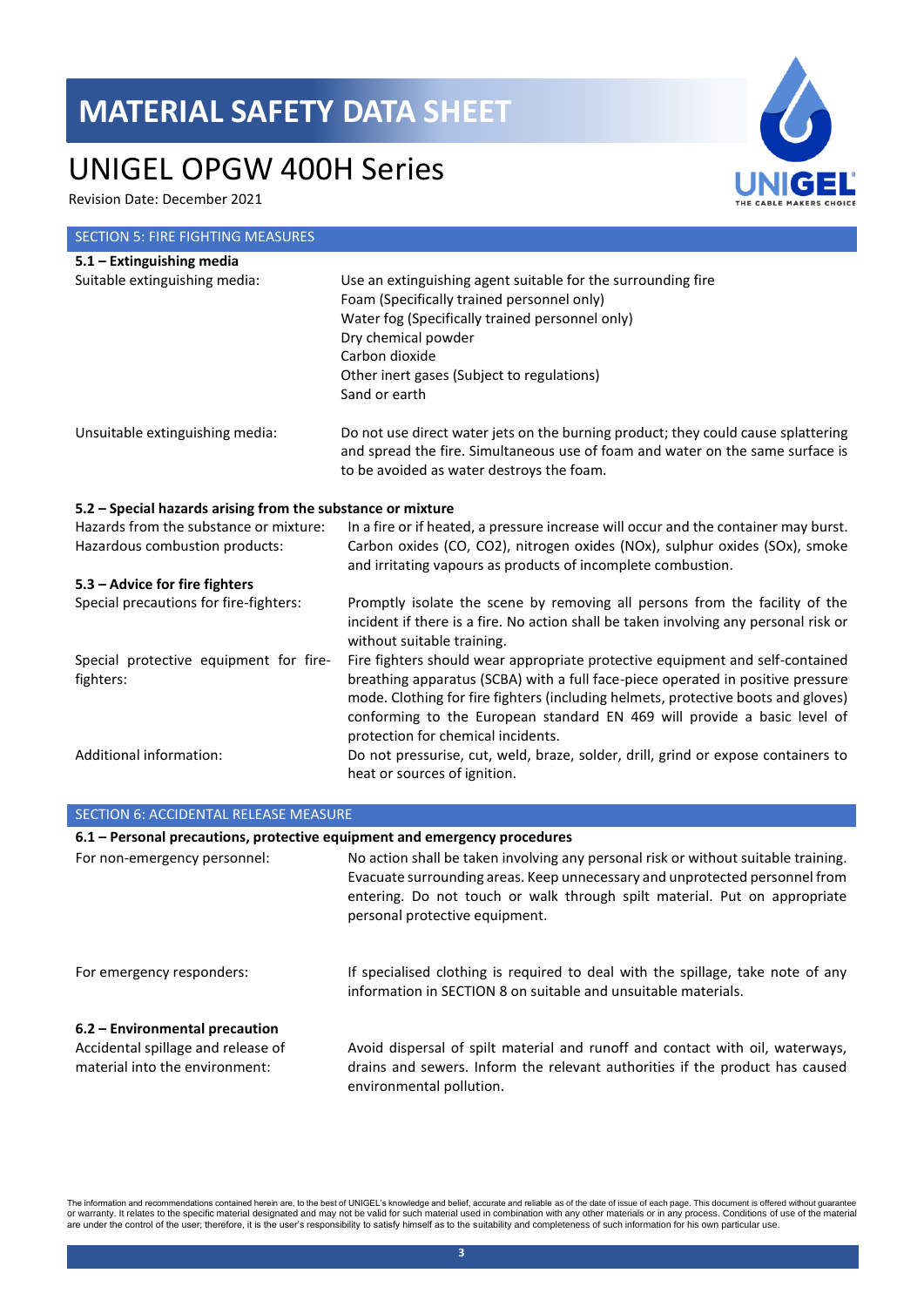# UNIGEL OPGW 400H Series

Revision Date: December 2021

#### **6.3 – Methods and materials for containment and cleaning up**

| Small spillage:                    | Stop leak if without risk and wipe or absorb with oil soaking pads, sawdust, sand<br>etc. and shovel up and place all into an appropriate waste disposal container.<br>Dispose of via a licensed waste disposal contractor.                                                                                                                                                                                         |
|------------------------------------|---------------------------------------------------------------------------------------------------------------------------------------------------------------------------------------------------------------------------------------------------------------------------------------------------------------------------------------------------------------------------------------------------------------------|
|                                    |                                                                                                                                                                                                                                                                                                                                                                                                                     |
| Large spillage:                    | Stop leak if without risk. Move container from spill area once the leak has been<br>stopped. Prevent entry into sewers, watercourses or confined areas. Contain<br>and collect spillage with non-combustible, absorbent material e.g. sand, earth,<br>vermiculite or diatomaceous earth and place in container for disposal according<br>to local regulations. Dispose of via a licensed waste disposal contractor. |
| 6.4 – Reference to other sections: | See section 1 for emergency contact information.                                                                                                                                                                                                                                                                                                                                                                    |
|                                    | See section 8 for information on appropriate personal protective equipment.<br>See section 13 for additional waste treatment information.                                                                                                                                                                                                                                                                           |

#### SECTION 7: HANDLING AND STORAGE

The information in this section contains generic advice and guidance. It shall emphasise precautions that are appropriate to the identified uses referred to under **subsection 1.2** and the unique properties of the substance mixture.

#### **7.1 – Precautions for safe handling**

| Protective measures:                                                | Put on appropriate personal protective equipment (See section 4 and section 8)                                                                                                                                                                                                                                                                                                                                                                                                                                                                                                                                                   |
|---------------------------------------------------------------------|----------------------------------------------------------------------------------------------------------------------------------------------------------------------------------------------------------------------------------------------------------------------------------------------------------------------------------------------------------------------------------------------------------------------------------------------------------------------------------------------------------------------------------------------------------------------------------------------------------------------------------|
| Advice on general occupational<br>hygiene:                          | Eating, drinking and smoking should be prohibited in areas where this material is<br>handled, stored and processed. Workers should wash hands and face before<br>eating, drinking and smoking. Remove contaminated clothing and protective<br>equipment before entering eating and drinking areas.                                                                                                                                                                                                                                                                                                                               |
| 7.2 – Conditions for safe storage, including any incompatibilities. |                                                                                                                                                                                                                                                                                                                                                                                                                                                                                                                                                                                                                                  |
| Storage condition:                                                  | Store in accordance with local regulations. Store in original container protected<br>from direct sunlight, in a dry, cool and well-ventilated area, away from<br>incompatible materials (see section 10) and elevated temperature. Keep<br>containers tightly closed and sealed until ready for use.<br>Keep<br>Drum/IBC/Unibag/SS-Vessel/Keg covered away from rain, if left outside in open<br>environment.<br>Containers that have been opened must be carefully resealed and kept upright to<br>prevent leakage. Do not store in unlabelled containers. Use appropriate<br>containment to avoid environmental contamination. |
| 7.3 - Specific end use(s)                                           |                                                                                                                                                                                                                                                                                                                                                                                                                                                                                                                                                                                                                                  |

Industrial sector specific solution: Not available

| SECTION 8: EXPOSURE CONTROLS/PERSONAL PROTECTION                                        |                                                                                                                                                                                                    |
|-----------------------------------------------------------------------------------------|----------------------------------------------------------------------------------------------------------------------------------------------------------------------------------------------------|
| 8.1 - Control parameters<br>*Based on base oil used<br><b>Product / Ingredient name</b> | <b>Exposure limit values</b>                                                                                                                                                                       |
| Distillates (petroleum), hydrotreated heavy<br>paraffinic 64742-54-7*                   | <b>ACGIH TLV (United States). Notes: oil mist</b><br>TWA: 5 mg/m <sup>3</sup> , (Inhalable fraction) 8 hour(s).<br><b>ACGIH TLV (United States). Notes: oil mist</b><br>STEL: 10 mg/m <sup>3</sup> |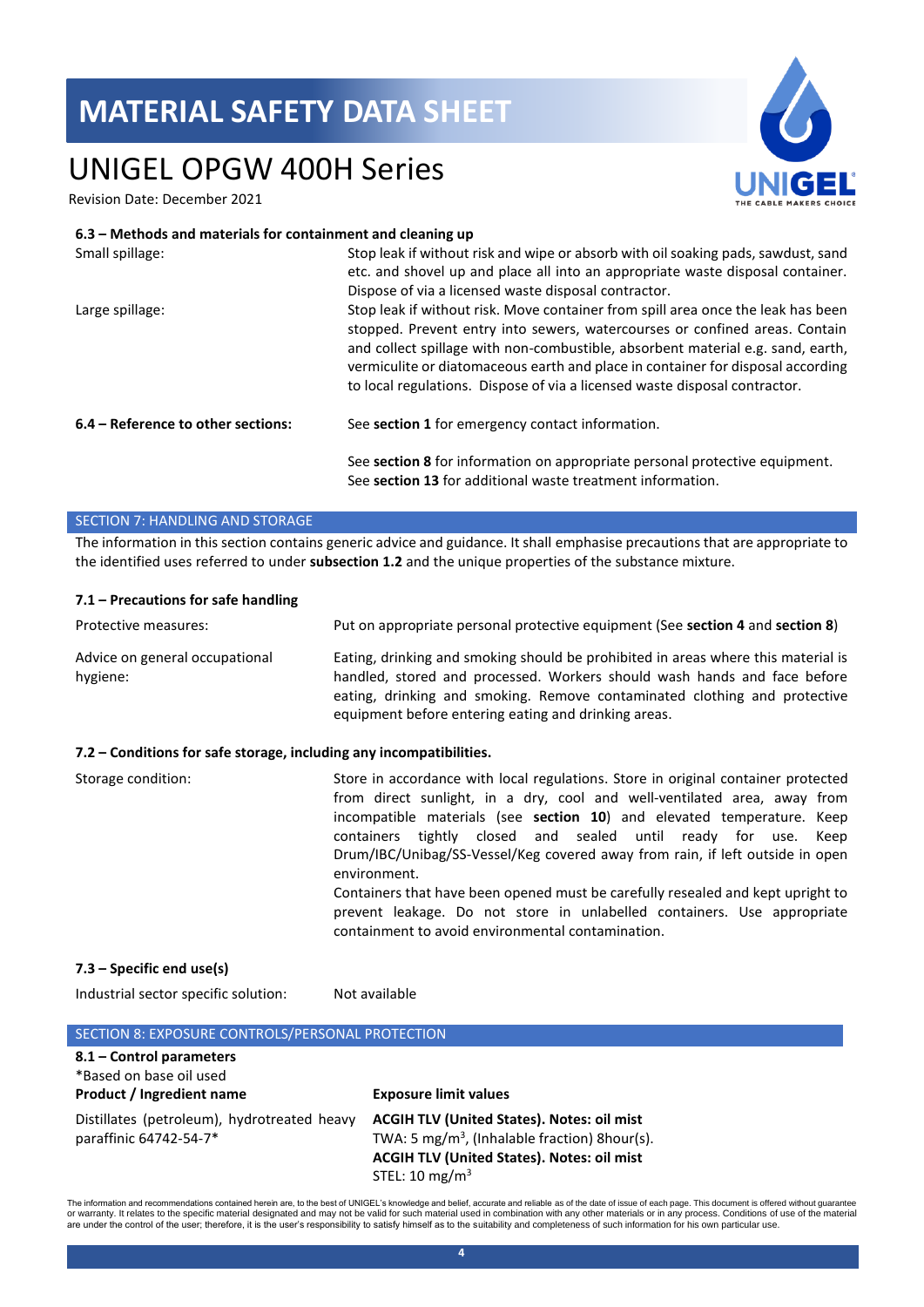# UNIGEL OPGW 400H Series

Revision Date: December 2021

#### **8.2 – Exposure controls**

| Appropriate engineering controls:     | No special ventilation requirements. Good general ventilation should be<br>sufficient to control worker exposure to airborne contaminants. If this<br>product contains ingredients with exposure limits, use process<br>enclosures, local exhaust ventilation or other engineering controls to keep<br>worker exposure below any recommended or statutory limits. |
|---------------------------------------|-------------------------------------------------------------------------------------------------------------------------------------------------------------------------------------------------------------------------------------------------------------------------------------------------------------------------------------------------------------------|
| 8.2.1 - Individual protection measure |                                                                                                                                                                                                                                                                                                                                                                   |
| Eye/face protection:                  | Safety eyewear complying with an approved standard should be used<br>when a risk assessment indicates this is necessary to avoid exposure to<br>mixture splashes or mist.                                                                                                                                                                                         |
| Skin protection:                      | Chemical-resistant, impervious gloves complying with an approved<br>standard should be worn at all times when handling the mixture/gel<br>products if a risk assessment indicates this is necessary. >8 hours<br>(breakthrough time): neoprene, nitrile, Viton <sup>®</sup> .                                                                                     |
|                                       | Personal protective equipment for the body, appropriate footwear and<br>any additional skin protection measures should be selected based on the<br>task being performed and the risks involved and should be approved by<br>specialist before handling this product.                                                                                              |
| Respiratory protection:               | None required under normal conditions. Use approved full face respirator<br>with organic vapour filter cartridge if the recommended exposure limits<br>are exceeded.                                                                                                                                                                                              |
| Thermal hazard:                       | None required under normal conditions.                                                                                                                                                                                                                                                                                                                            |

### SECTION 9: PHYSICAL AND CHEMICAL PROPERTIES

#### **9.1 – Information on basic physical and chemical properties**

| Appearance:                                   | Brown/Black translucent gel                                                                                       |
|-----------------------------------------------|-------------------------------------------------------------------------------------------------------------------|
| Odour:                                        | No odour                                                                                                          |
| Odour threshold:                              | Not available                                                                                                     |
| pH:                                           | Not available                                                                                                     |
| Melting point/freezing point:                 | Not available                                                                                                     |
| Initial boiling point and boiling range:      | Not available                                                                                                     |
| Flash point: (Open cup)                       | $>200^{\circ}$ C                                                                                                  |
| Evaporation rate:                             | Not available                                                                                                     |
| Flammability (Solid, gas):                    | Not available                                                                                                     |
| Upper/lower flammability or explosive limits: | Not available                                                                                                     |
| Vapour pressure:                              | Not available                                                                                                     |
| Vapour density:                               | Not available                                                                                                     |
| Density (25°C):                               | $0.86 + (-0.02)$ g/ml                                                                                             |
| Solubility (ies):                             | Insoluble in water, soluble in petroleum solvents                                                                 |
| Partition coefficient: n-octanol/water        | Not available                                                                                                     |
| Auto-ignition temperature:                    | Not available                                                                                                     |
| Decomposition temperature:                    | Not available                                                                                                     |
| Viscosity:                                    | Not applicable                                                                                                    |
| Explosive properties:                         | Do not pressurise, cut, weld, braze, solder, drill, grind or expose containers<br>to heat or sources of ignition. |
| Oxidising properties:                         | Not available                                                                                                     |

**9.1 – Other information** No additional information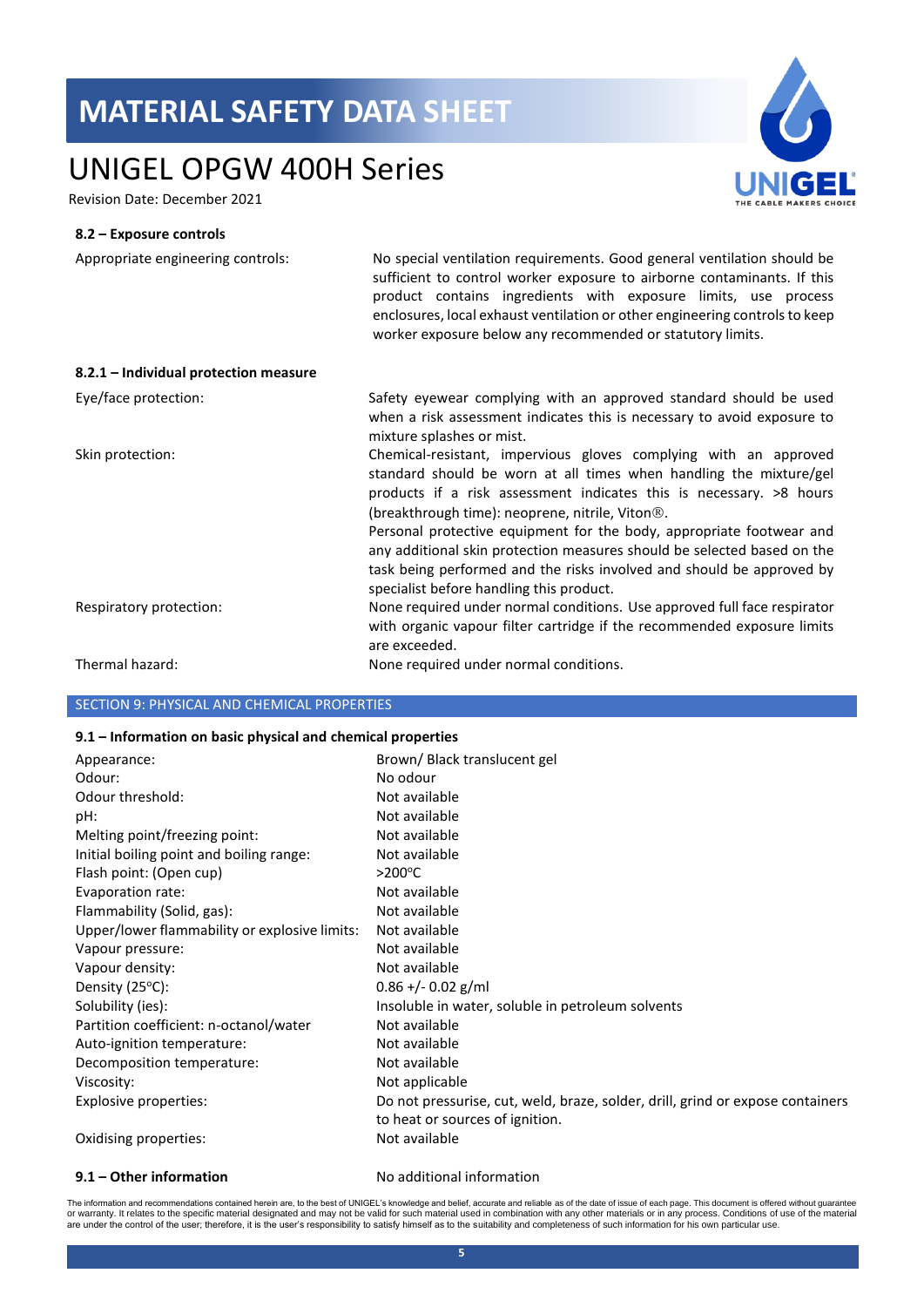# UNIGEL OPGW 400H Series

Revision Date: December 2021



| SECTION 10: STABILITY AND REACTIVITY |                                                                                               |
|--------------------------------------|-----------------------------------------------------------------------------------------------|
| Reactivity:                          | No specific test data related to reactivity available for this product or its<br>ingredients. |
| Chemical stability:                  | Stable under normal conditions                                                                |
| Possibility of hazardous reactions:  | Under normal conditions of storage and use, hazardous reaction will not occur.                |
| Conditions to avoid:                 | Extreme heat                                                                                  |
| Incompatible materials:              | Strong oxidising agents such as liquid chlorine, reducing agents and<br>concentrated oxygen.  |
| Hazardous decomposition products:    | Does not decompose at ambient temperature                                                     |

### SECTION 11: TOXICOLOGICAL INFORMATION

### **11.1 – Information on toxicological effects**

#### **11.1.1 – Relevant hazard classes**

| Acute toxicity:<br>Skin corrosion/irritation: | Not available<br>Not available                                                                                                                                                                                                                                                                            |
|-----------------------------------------------|-----------------------------------------------------------------------------------------------------------------------------------------------------------------------------------------------------------------------------------------------------------------------------------------------------------|
| Serious eye damage/irritation:                | Not available                                                                                                                                                                                                                                                                                             |
| Respiratory or skin sensitisation:            | Not available                                                                                                                                                                                                                                                                                             |
| Germ cell mutagenicity:                       | Not available                                                                                                                                                                                                                                                                                             |
| Carcinogenicity:                              | Based on available data, it is not classified as carcinogenic. The base oils<br>contained in this product are severely refined and contain less than 3% DMSO<br>extract according to IP 346 method, and are therefore not classified as<br>carcinogens according to Regulation (EC) No 1272/2008, note L. |
| Reproductive toxicity:                        | Not available                                                                                                                                                                                                                                                                                             |
| STOT-single exposure:                         | Not available                                                                                                                                                                                                                                                                                             |
| STOT-repeated exposure:                       | Not available                                                                                                                                                                                                                                                                                             |
| Aspiration hazard:                            | Not available                                                                                                                                                                                                                                                                                             |

#### **11.1.2 – Information on likely routes of exposure**

Routes of entry anticipated: Oral, Dermal, and Inhalation.

#### **11.1.3 – Symptoms related to the physical, chemical and toxicological characteristics**

| Inhalation:   | Not available                                                            |
|---------------|--------------------------------------------------------------------------|
| Ingestion:    | Not available                                                            |
| Skin contact: | Repeated skin exposure can produce local skin destruction or dermatitis. |

#### **11.1.4 – Delayed and immediate effects as well as chronic effects from short and long-term exposure**

| Short-term potential immediate effects: | Not available |
|-----------------------------------------|---------------|
| Short-term potential delayed effects:   | Not available |
| Long-term potential immediate effects:  | Not available |
| Long-term potential delayed effects:    | Not available |
| Potential chronic health effects:       | Not available |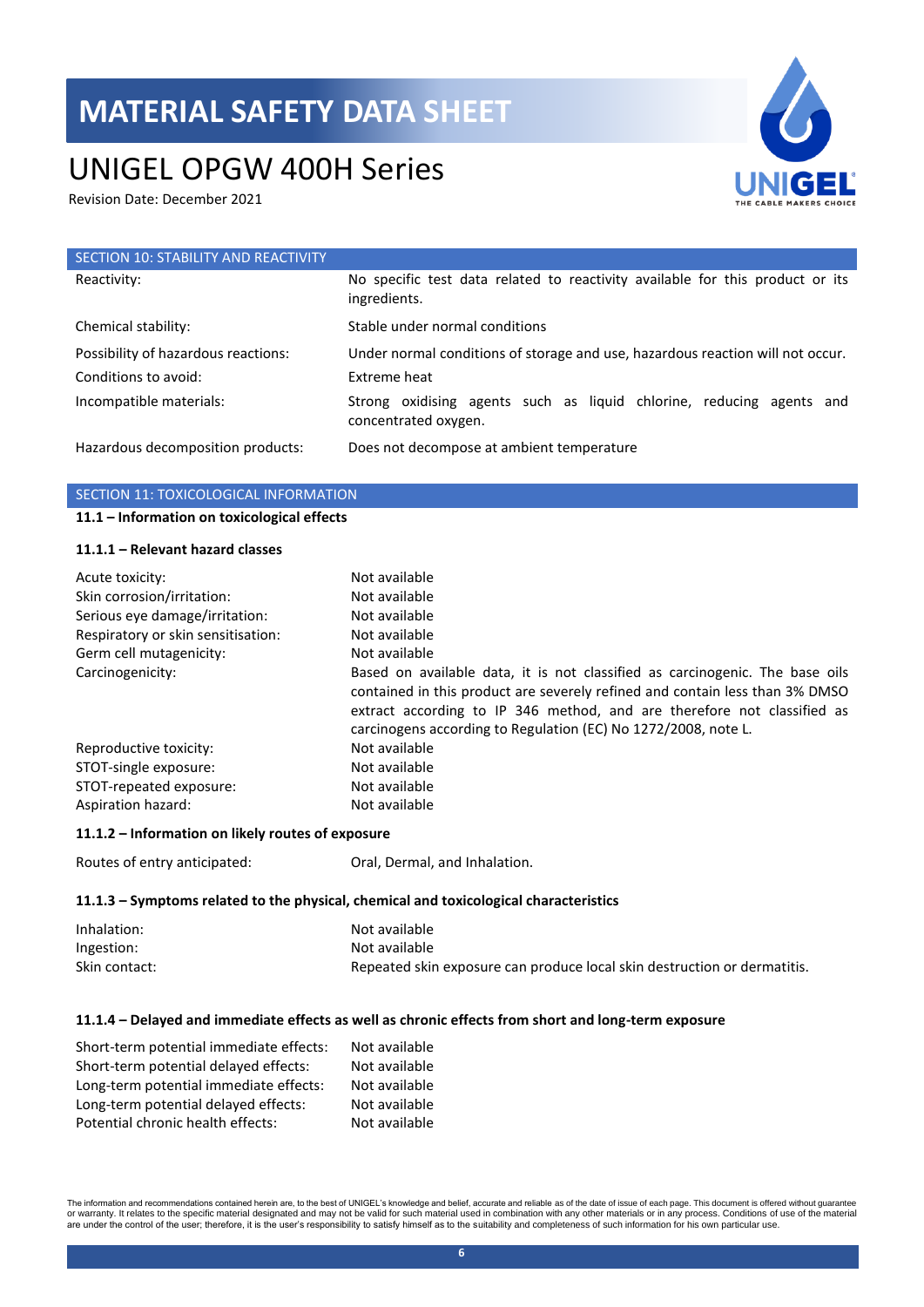# UNIGEL OPGW 400H Series

Revision Date: December 2021

#### **11.1.5 – Potential chronic health effects**

| Conclusion/Summary:    |
|------------------------|
| General:               |
| Carcinogenicity:       |
| Mutagenicity:          |
| Teratogenicity:        |
| Developmental effects: |
| Fertility effects:     |

Not available No known significant effects or critical hazards Not listed as carcinogenic by OSHA, NTP or IARC No known significant effects or critical hazards No known significant effects or critical hazards No known significant effects or critical hazards No known significant effects or critical hazards

#### **11.1.6 – Other information:** Not available

| <b>SECTION 12: ECOLOGICAL INFORMATION</b>                     |                                                                                                                                                                                                                                                                                                                                                                                                                                                                      |
|---------------------------------------------------------------|----------------------------------------------------------------------------------------------------------------------------------------------------------------------------------------------------------------------------------------------------------------------------------------------------------------------------------------------------------------------------------------------------------------------------------------------------------------------|
| General:                                                      | In the absence of specific environmental data from this product, the assessment<br>is based on information for general hydrocarbon components found in lubricant<br>mineral oils. Leaching and penetration through surface soils is generally<br>regarded as resulting in long-term persistence. Based on chemical/physical<br>information from the literature for this product category, no harmful effect to<br>terrestrial or aquatic habitats would be expected. |
| Toxicity:                                                     | Not available                                                                                                                                                                                                                                                                                                                                                                                                                                                        |
| Persistence and degradability:<br>Bio-accumulative potential: | Not available<br>Not available                                                                                                                                                                                                                                                                                                                                                                                                                                       |
| Mobility in soil:                                             | Not available                                                                                                                                                                                                                                                                                                                                                                                                                                                        |
| Results of PBT and vPvB assessment:                           | Not available                                                                                                                                                                                                                                                                                                                                                                                                                                                        |
| Other adverse effects:                                        | No known significant effects or critical hazards.                                                                                                                                                                                                                                                                                                                                                                                                                    |

| SECTION 13: DISPOSAL CONSIDERATIONS |                                                                                                                                                                                                                                                                                                                                                  |
|-------------------------------------|--------------------------------------------------------------------------------------------------------------------------------------------------------------------------------------------------------------------------------------------------------------------------------------------------------------------------------------------------|
| Waste treatment method:             | Place contaminated materials in disposable containers and dispose of in a<br>manner consistent with applicable regulations. Waste materials should be<br>dumped or buried in an approved industrial waste landfill. Large quantities<br>maybe incinerated in a suitable combustion chamber. Do not empty into drains,<br>sewers or watercourses. |
| Hazardous waste:                    | Within the present knowledge of the supplier, this product is not regarded as<br>hazardous waste, as defined by EU Directive 91/689/EEC.                                                                                                                                                                                                         |

| SECTION 14: TRANSPORT INFORMATION          |                                             |
|--------------------------------------------|---------------------------------------------|
| UN number:                                 | Not applicable                              |
| UN proper shipping name:                   | Not applicable                              |
| Transport hazard class(es):                | Not classified as hazardous                 |
| Packing group:                             | Not applicable                              |
| Environmental hazards:                     | Not classified as hazardous                 |
| Special precautions for user:              | Not applicable                              |
| Transport in bulk according to Annex II of | None known                                  |
| Marpol and the IBC code:                   |                                             |
| Usual shipping containers:                 | Tanks, totes (IBS), fluid bag, drums & cans |